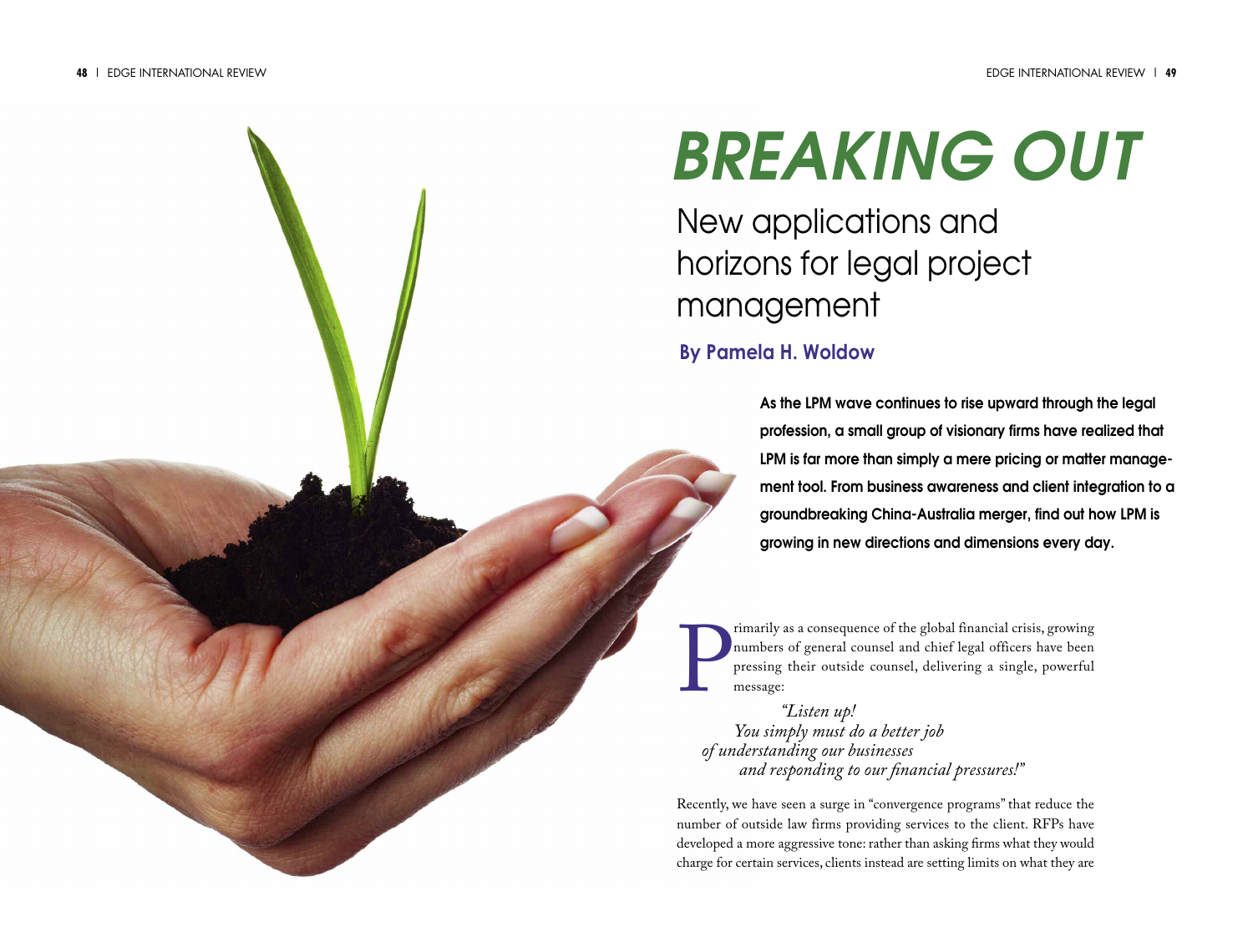willing to pay. Most clients are asking for rate discounts, with many pushing for fixed-fee or flat-fee arrangements that must be managed efficiently to preserve law firm profitability.

The process of scoping engagements and negotiating fees has become tougher and more sophisticated. Clients that once accepted "wet finger estimates" now engage in protracted haggling over project parameters, staffing, timeframes, risks, and particularly budgets. In many cases, the client is bringing the procurement department into the outside counsel selection process,

**This confluence of forces has fueled a huge boom in legal project management (LPM), a viral trend that has now moved well beyond early firstadopter law firms, burgeoning into a galloping global movement.**

> pencils sharpened. These are jarring times for firms accustomed to a financial free rein.

> While they exert more pressure on pricing, however, clients also are pushing for other changes in legal service delivery, including:

- More efficiency;
- Greater predictability of legal spend;
- Better performance metrics, particularly that all-important actual-tobudget figure; and
- Improved communication and collaboration with the client at all stages of legal projects.

At this point, law firms ought to have received the message loud and clear: *Be more attuned and responsive to our needs,or we'll take our business elsewhere.*

#### **A GROWING STANDARD**

This confluence of forces has fueled a huge boom in legal project management (LPM), a viral trend that has now moved well beyond early firstadopter law firms, burgeoning into a galloping global movement.Law firms, obviously, are not thrilled about abandoning the status quo of charging clients what they want and raising rates at will; nonetheless, law firm leaders are biting the bullet, promising clients they will implement LPM initiatives to

bring greater discipline to their work.

The challenge, of course, is how to deliver on promises of greater efficiency while somehow maintaining acceptable levels of profitability. The traditional drivers of law firm profit — inefficient staffing, hourly-bill maximizing, and new-lawyer training on the client's dime — no longer fly with cost-conscious clients.

LPM is emerging as a solution to address this tension between law firm profitability and efficient client service. Today, as LPM enjoys a healthy adolescence, many law firm leaders are driving firm efforts to develop sophisticated LPM toolboxes to rationalize and streamline legal service delivery,to adopt efficient processes, procedures and technologies, and to train their troops.

#### **MORE THAN JUST PRICING**

However, even though law firm leadership has embraced LPM, a vast number of rank-and-file partners, practice group leaders and client team leaders have not gotten religion. To the extent they buy into LPM, it is solely to bring more rigor to scoping, pricing and budgeting legal engagements.The GC of a global financial services institution that works with hundreds of firms puts it succinctly: "As far as we can tell, the only thing firms are using LPM for is pricing."

For these lawyers, the focus of LPM begins and ends with pricing; there

## **The GC of a global financial services institution that works with hundreds of firms puts it succinctly: "As far as we can tell, the only thing firms are using LPM for is pricing."**

is far less interest in collaborating with their clients to assess and address their needs. These lawyers' strongest incentive is short-term single-matter profitability, rather than long-term win-win law firm-client relationships. The rest of the LPM toolbox often goes largely ignored.

This is a massive, ongoing, lost opportunity for law firms. Client satisfaction surveys consistently sound the same note: clients' loudest gripes center on poor law firm-client communication, law firm unresponsiveness, and, above all, law firms'failure to understand clients' businesses.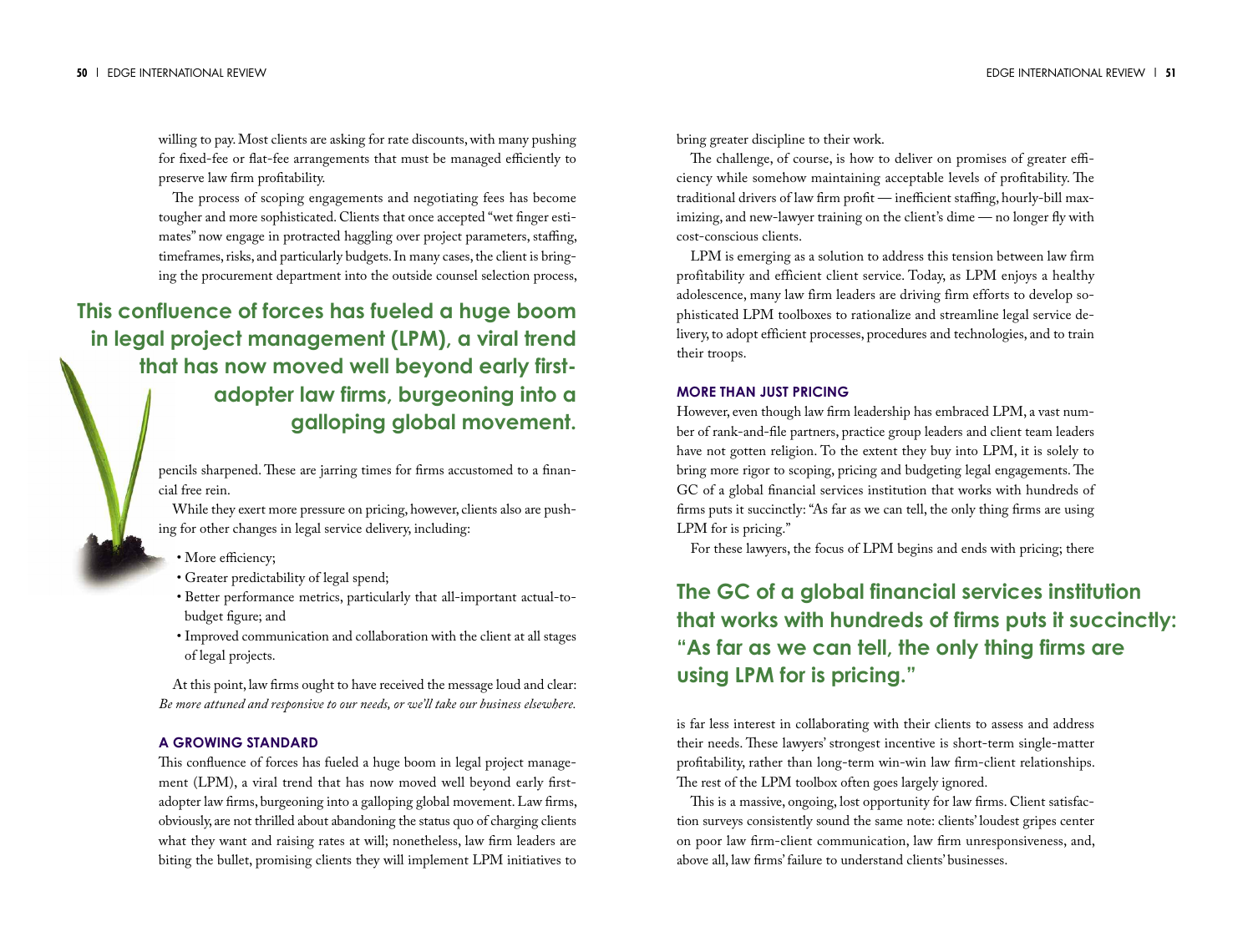Clients want lawyers to do more than address their legal needs; they want them fully attuned to their long-term business strategies, bringing a clientcentric industry focus to analyze their competitive environment, pressures and priorities. A 2011 CLO survey once again highlighted what chief legal officers have been saying for years: "By far the most effective way for law firms to market to us is to understand our business."

#### **CLIENT GAME-CHANGERS**

Clients were constantly telling us at Edge how important it was for outside counsel to fully understand their businesses, priorities and challenges. Accordingly, in 2010, we began recommending the inclusion of a client representative in law firm LPM training workshops.

Almost uniformly, law firms resisted this idea. They worried that joint training would reveal their LPM efforts to be relatively immature works-inprogress. But the clients we surveyed dismissed this concern: they under-

## **Clients understand that LPM is still in its formative stage and did not expect fully-realized LPM processes and tools. They simply wanted to play a part in developing and implementing LPM best practices within their outside firms.**

stand that LPM is still in its formative stage and did not expect fully-realized LPM processes and tools. They simply wanted to play a part in developing and implementing LPM best practices within their outside firms.

Pilot client-law firm workshops were real eye-openers. By embedding a client representative in LPM training, remarkable changes occurred in the behaviors and attitudes of law firm lawyers. Not only did the presence of client participants keep law firm participants on their toes, it also resulted in the collaborative creation of real-life "best practices" that broke down traditional communication and collaboration barriers between the client service team and the client.

#### **THE AUSTRALIAN EXPERIENCE**

For a perfect example of the power of client integration into the LPM process, we need to go to Australia. In 2011, one of Australia's premier law

**Mallesons asked four major clients if they might like to send a representative or two to participate in Mallesons' client-team LPM training sessions. They were floored by the response: the clients asked to send as many as 20 to 30 of their internal lawyers to the workshops.**

firms, Mallesons Stephen Jaques (now King & Wood Mallesons) committed to an intensive LPM initiative, the country's first, to address competitors' challenges to its market share.

Unlike many law firms, which were primarily concerned with the purely internal application of LPM principles, Mallesons focused its initial LPM implementation efforts squarely on its clients. Instead of seeing LPM merely as a pricing and matter management tool, the firm took the larger view of its potential and asked: "How can we use LPM to better understand and serve our clients?"

By asking that question,Mallesons opened the door to a unique approach to its LPM workshops,working side by side with its clients to build solutions that fit the clients' needs and priorities. Instead of settling for an inwardlooking session occupied mainly with pricing and the management of legal work, Mallesons' LPM training workshops focused on the most important part of the picture: the client.

Mallesons asked four major clients if they might like to send a representative or two to participate in Mallesons' client-team LPM training sessions. They were floored by the response: the clients asked to send as many as 20 to 30 of their internal lawyers to the workshops. In the end, nearly half of each two-day workshop's 25 to 30 participants came from the client side.

#### **THE CLIENT OPPORTUNITY**

Mallesons knew that this client relations opportunity required bespoke content keyed to the issues, strains and opportunities posed by current client business issues and the Australian legal and financial climate. Accordingly, workshop preparation included in-depth interviews of both Mallesons and client lawyers, which led to workshop activities and materials keyed to the types of work the client teams were performing.